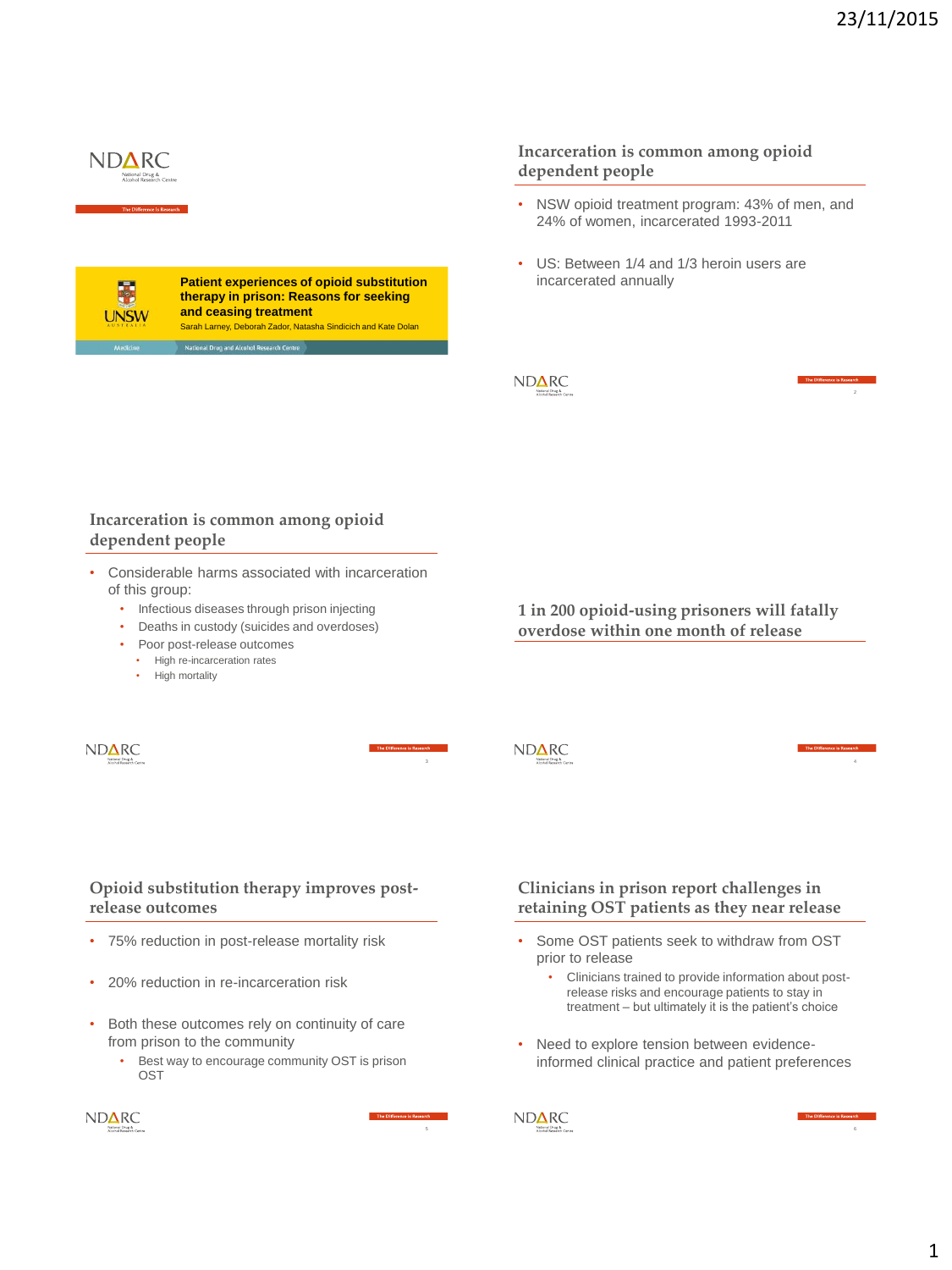### **Aims**

- To examine patient perspectives of OST in prison:
	- Reasons for seeking OST in custody
	- Reasons for cessation of OST prior to release

#### **Methods**

- Qualitative interviews with 46 people in correctional centres in greater metro Sydney area
- All history of opioid use/dependence; various exposure to OST

### ND**∆RC**

# ND**∆RC**

**Participants**

• 70% male

 $N = 46$ 

NDARC

#### **Methods**

- Interviews focused on:
	- Perceptions and experiences of OST in custody
	- Intentions to cease, continue or re-enter OST in custody and post-release
- Thematic analysis (NVivo):
	- Exploratory, inductive, iterative approach to coding



#### **Expected benefits of OST in custody were reported**

- Managing opioid withdrawal and cravings: *I'm not agitated and I don't get pains in my legs or stomach cramps* (36yo man, on OST)
- Avoiding risky injecting and prison drug trade: *It's better to be on methadone than have hep C* (28yo man, on OST)

*You're always spending your buy-up paying for the drugs, instead of buying food and getting healthy, you're just chopping in* (37yo man, on OST)



# **But some patients expressed concerns, or found OST incompatible with their goals**

• 39% Aboriginal or Torres Strait Islander

• Median age 35 years (21-56 years)

58% currently in OST

- Chronic pain patients would prefer other opioids (e.g. oxycodone)
- Some participants wanted to be "drug-free" and did not consider OST to be compatible with this: *I didn't want to be on it anymore. I thought it was basically replacing one addiction with another* (28yo woman, ceased OST in custody)
	- *You're saying 'I don't want to get clean'* [on OST] (38yo man, ceased OST in custody)



10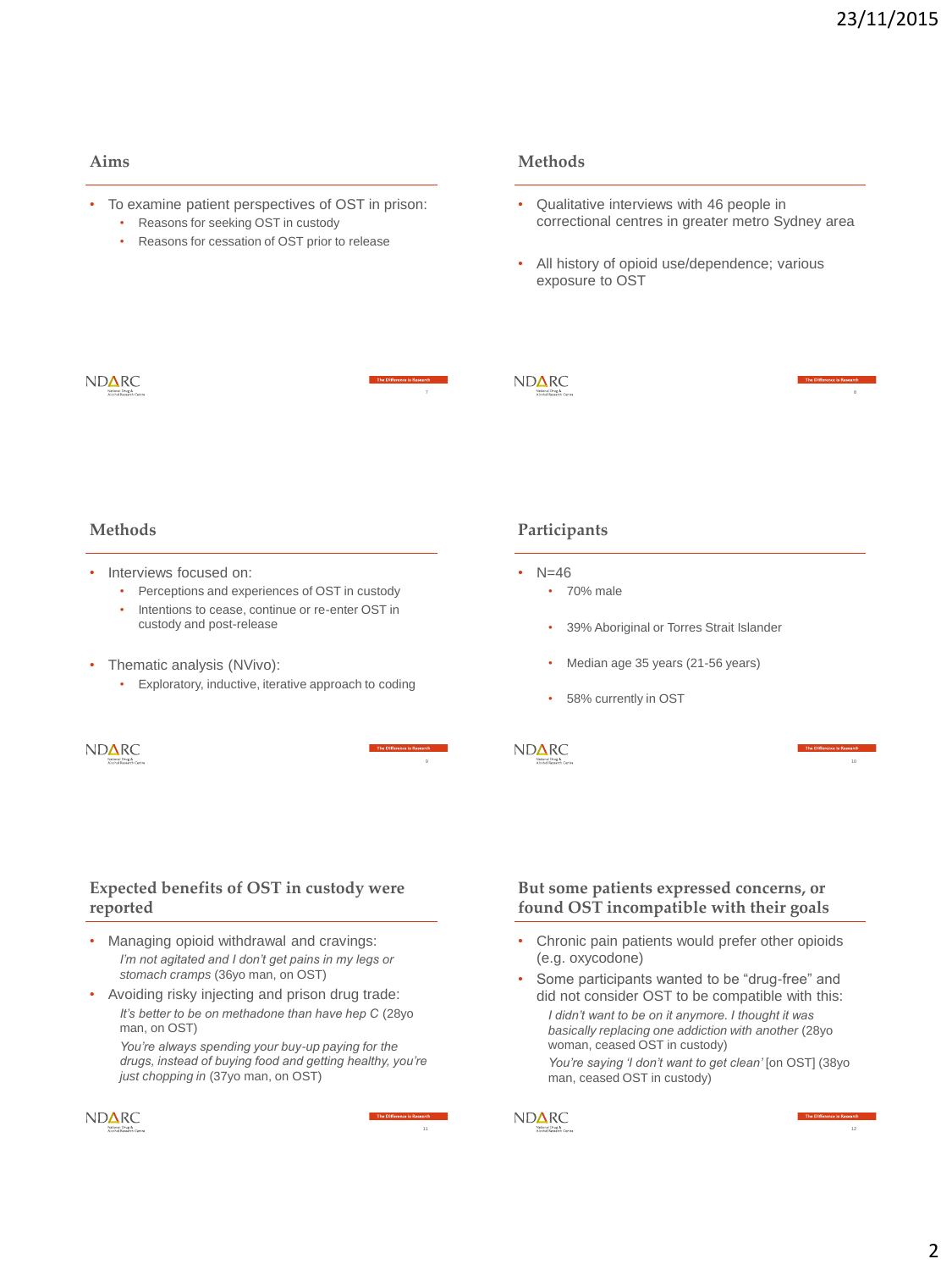14

### **Some participants identified OST as providing stability post-release**

*I know that when I get back outside that any little thing happens, any little thing could trigger me, you know, where now I've been stable on the methadone, I find that if I stay on that I'm sort of on the right track to staying clean* – 44yo man, current OST, intending to stay in treatment until after release

ND**∆**RC

#### **But several patients wanted to transfer to buprenorphine post-release**

- Perception of easier withdrawal than methadone when they did choose to cease OST
- Potential for less frequent dosing
- Relative lack of stigma compared to methadone: *Well, they know what methadone is for. Bup, you can tell them it's an injury or something* (25yo man, no OST in custody)

ND**∆**RC

# **Minority of participants reported 'traditional' concerns about post-release OST**

- Difficulties imposed by constraints of daily dosing
- Logistics of transport to and from clinics
- Opening hours conflicting with working hours

### **For some, withdrawing from OST prior to release was a strategic decision**

- Believed that methadone withdrawal would be easier to endure in custody
	- Few other commitments
	- Less chance of relapse as dose is reduced



13

### **For some, withdrawing from OST prior to release was a strategic decision**

Attending clinics was thought to be high-risk for drug use and offending

*It ties me in with crime, with the wrong people* (28yo woman intending to cease OST in custody)

*And I was planning for when I do get released, I don't want to have to go to a methadone clinic and be picking up every day and run into the old crowd* (28yo woman, ceased OST in custody)



**Discussion**

ND**∆**RC

- Treatment sought to manage withdrawal/cravings • Better than using in prison
- But, much ambivalence towards OST
	- Preference for buprenorphine post-release
	- Preference to be "drug free"
- For some, cessation of OST in custody was a rational decision taken to reduce post-release risk
	- But data would suggest may not work as planned